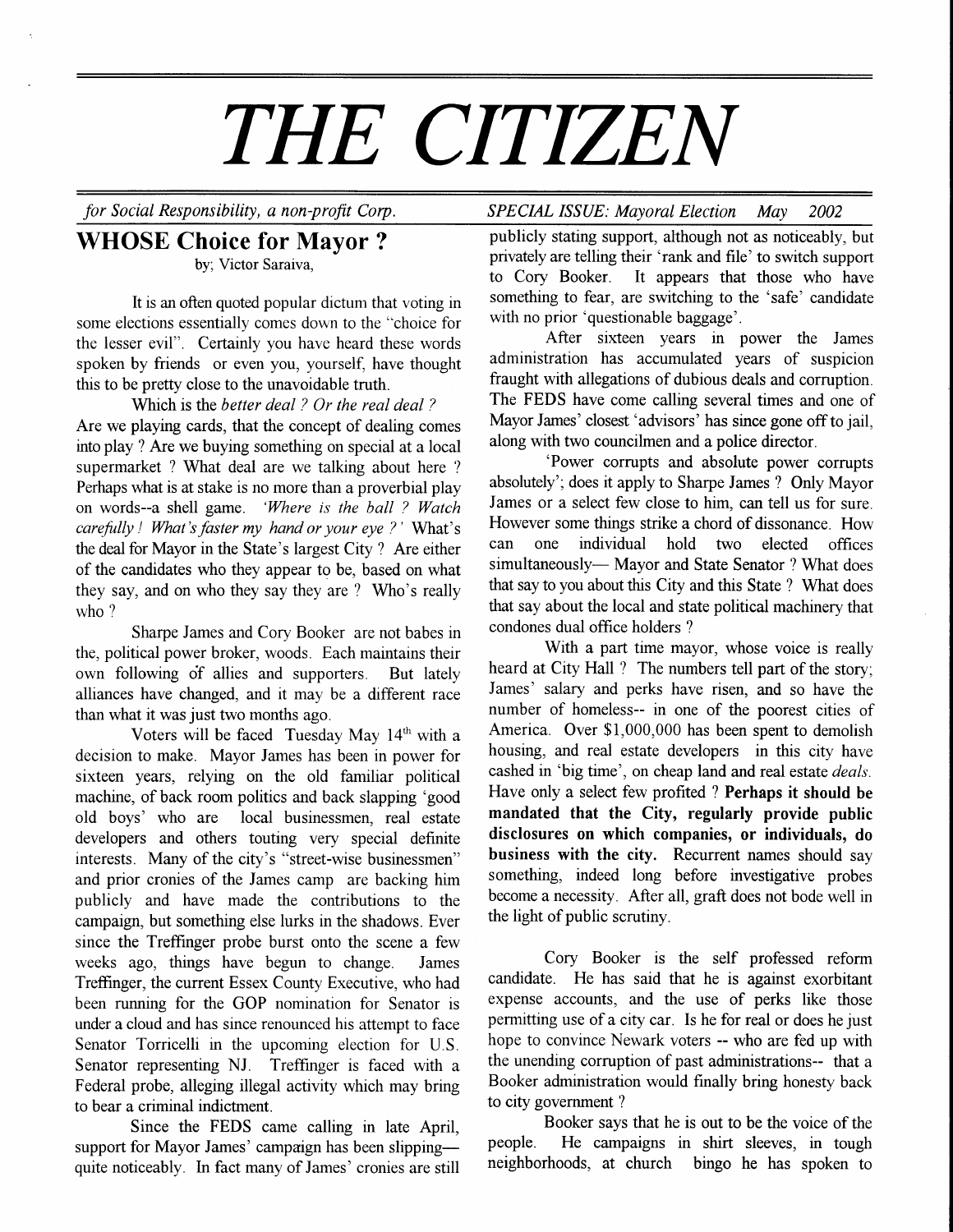| <b>CITIZEN</b><br>2 THE<br>________ | Election<br>Mayoral | <b>May</b> | 2002 |
|-------------------------------------|---------------------|------------|------|
|                                     |                     | _______    |      |

everyone who is willing to listen to his message, against crime, drugs and corruption. Booker says what many people in this city have long known to be true about this city and this county. But is he really out to change those things, or is he simply paying lip service to the serious issues of this city, so that he can 'cash in' on the votes for the promised change ?

Booker says the right things, but there are other things about him that don't ring true. For instance, as a newcomer— both politically and otherwise, he arrives with baggage that does not equate with what a reform progressive candidate would stand for. And as an African American supposedly representing the disenfranchised— speaking for 'the people'-- on closer examination, he certainly does not fit the bill.

Indeed Al Sharpton, the activist, and Amiri Baraka, the poet, have both voiced support for James not Booker. Whatever Sharpton may be accused of being, he is concerned with the status of the most disenfranchised and the chronic poor. And much of Newark's population falls in that category.

Cory Booker after only one mandate as councilman has had his election coffers filled by contributions from extremely conservative interests. Whose interests ? Far right Republican, white, mid west, and Wall Street interests. He was invited to visit the Heritage'Foundation, as was Joseph Santiago before he was appointed state superintendent of the NJ State Police.

Why would a freshman city councilman, who says he is interested in the plight of the common man, as found on the streets of Newark, be visiting the halls of ultra right wing conservative 'think tanks' ? And then months later receive the support and backing from such special interests ? Mayor James quoted in the Star Ledger (4-14-02 'Mr. Mayor Speaks Out') had this to say: "It would be totally irresponsible to suggest that an  $individual$  can receive  $$3$  million from Arkansas, Colorado, Wall Street and reknowned Republicans-People who don't know Mr. Cory Booker personally, and don't know the City of Newark- without expecting something in return. Clearly they want control of the City of Newark, they want contracts. They want business. They want favors."

Earlier this year Cory Booker held a fund raiser for his campaign, in *Washington D.C.* -- and republican money came pouring in. Who will, Cory Booker truly represent if elected Mayor ? And why would an ultra conservative think tank like the Heritage Foundation, located in Washington D.C., be interested in the city of Newark, and in a freshman councilman ? Who will Cory

Booker represent if elected ? And what is the Heritage Foundation ?

### The Heritage Foundation

The Heritage Foundation was founded in 1973, during the Republicans' most furbulent era, the Nixon Administration's Watergate scandal. It is an activist organization with a very focused purpose- to remake American society. Over sixty percent of its operating budget comes from private individual donations (very rich individuals) ! Its Board of Trustees is constituted by the following prominent people;

- Dr. David Brown, Chairman (Orthopedic Surgeon, from Oklahoma City, Oklahoma, who has been active in medical research and public policy research).
- Richard Scaife (Publisher and owner of Tribune-Review Publishing Co., Greensburg Pennsylvania,-- during the Reagan, and Bush administrations he was appointed to a special advisory committee on public policy).
- J.F. Rench (Racine, Wisconsin- advocates local level activism to advance the Heritage 'agenda', serves on the Boards of St. John's Military Academy and on the Export-Import Bank of the U.S).
- J. Beall (Houston, Texas, founded Triton Engineering- a company that performs services for the oil and natural gas industry).
- o Belden Bell (Alexandria Virginia, Deputy Assistant Secretary of State under Ronald Reagan).
- **Holland Coors (Golden, Colorado, part owner** of the Coors bottling company, appointed Honorary Ambassador during the Reagan years).
- Midge Decter (New York City, NY, -- former editor at Basic Books, former Executive Director of the Committee for a Free World (a self avowed anti- communist organization).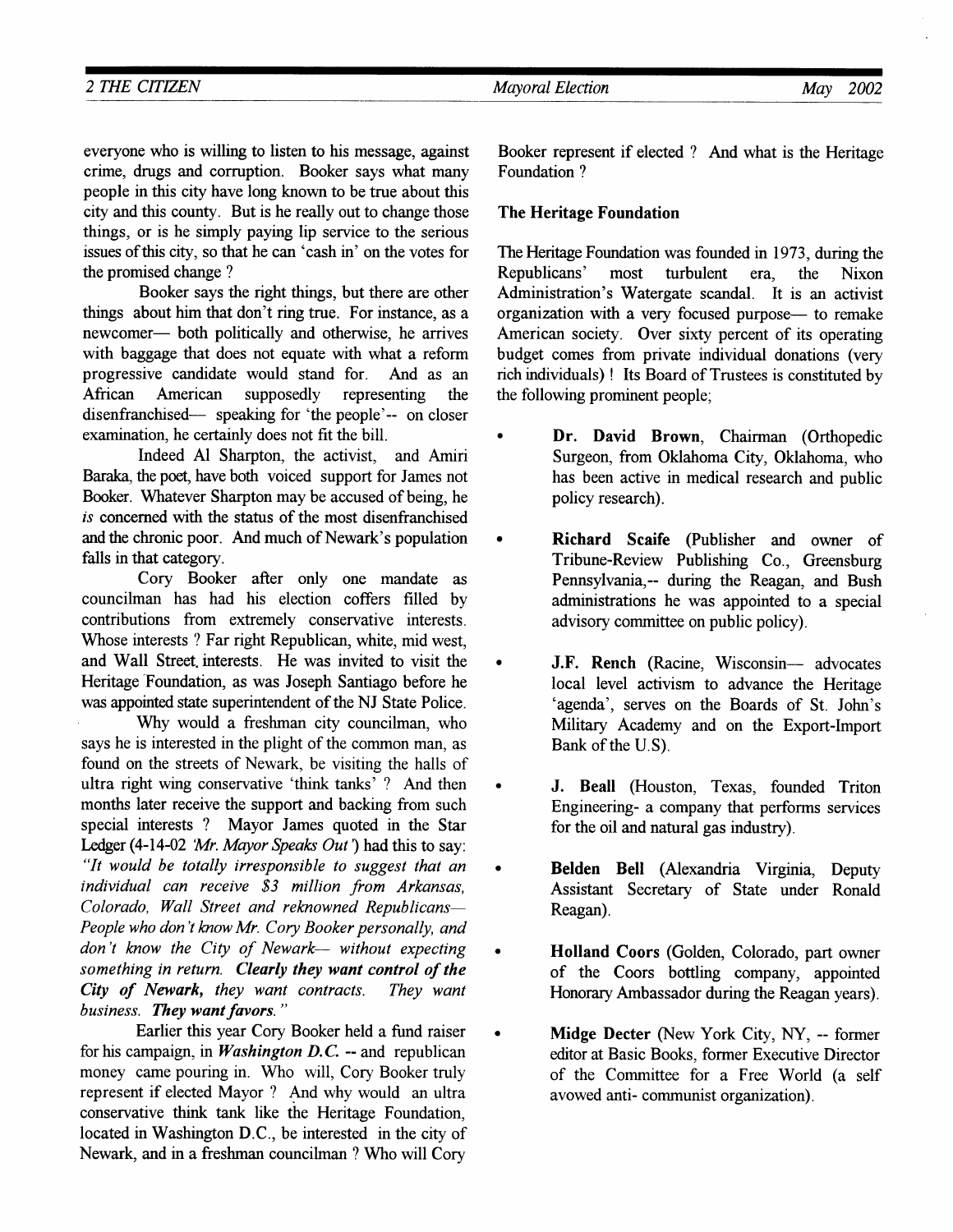- Steven Forbes (New York City, NY- owner of Fortune Publishing Co., one of the wealthiest men in the world, affiliated with Radio Free Europe and Radio Liberty from 1985-1993,- radio stations which were operated by the CIA to promulgate dissent in countries with communist governments ).
- Frank Shakespeare, ( LaJolla Californiaappointed to oversee Radio Free Europe and Radio Liberfy dunng the Reagan Years, served as U.S. Ambassador to Portugal and the Vatican, a past President of RKO General and CBS Television).
- Jay Van Andel (Ada, Michigan- Chairman of Amway Corp., former Special U.S. Ambassador to ltaly).

The Heritage Foundation employs hundreds and regularly conducts colloquia where conservative ideas are presented and discussed. The aim is to change America according to the Hentage Foundation agenda, which is very close in thought to the Moral Majority of the Reagan years. Among their activist agenda, is Job Bank Project. whose mission is to "further conservative principles and policies by assisting those individuals and organizations who support Heritage's vision for America" (find each other). "Job Bank matches (pre-screened) conservative candidates with open positions in congressional offices, public policy organizations, trade associations, polling, and faith based organizations."

Here are some of the discussions which have been held at the Heritage Foundation, and some of what has been said:

Ten Good Reasons to Eliminate Funding for the National Endowment for the Arts: Laurence Jarvik, Ph.D., April 29 1997.

Storm Clouds in South America: John Sweeney, May 19, 1999.

Four Points of the Compass: Restoring America's Sense of Direction: Balint Vazsonyi, Feb. 13, 1997

( "...Social Justice is unacceptable as the basis for a stable society... The rule of law and a world according to 'social justice' are mutually exclusive... for thirty years we have acquiesced in a steady erosion of America's founding principles. The time has come to reverse the movement.")

Breaking Down Intel Barriers for Homeland Security: Dana Dillon, Senior Policy Analyst Heritage Foundation, April 10, 2002- " The United States should create an all source intelligence fusion center... (for) domestic intelligence... the President should require governors to create intelligence offices on the state level to gather, analyze and disseminate intelligence... U.S. law restricts agencies... including the  $CIA$  ... from collecting intelligence on American citizens. This is a serious problem...").

The Myth of Widespread American Poverty: Robert Rector, Senior Policy Analyst Heritage Foundation, Sept.  $18, 1998-$  "As a group, the "poor" are far from being chronically hungry... In fact poor persons are more likely to be overweight than middle class persons...The old maxim that 'the rich get richer and the poor get poorer' is simply untrue."

Understanding Differences in Black and White Poverty Rates: Robert Rector, Senior Policy Analyst, Heritage Foundation, May 23, 2001 $-$  "...Welfare dependence and single parenthood are the major underlying factors producing child poverty... "

Renewing a Shaken Culture: Russell Kirk, the Heritage Foundation, Dec. 11, 1992— "... we must confront the .folk whom Arnold Toynbee called the 'internal proletariat' as contrasted with the 'external proletariat' of alien lands. Otherwise we may end, all of us, as fellow proletarians culturally deprived, in a nation that will permit no one to rise above mediocrity. "

The Case for and Against Natural Law: Russell Kirk, Heritage Foundation, July 15, 1993 $-$  "...political problems, at bottom, are religious and moral problems." Saving the City; An Agenda for Urban America:

Meyerson, Goldsmith and Ramirez Jr., June 29, 1998. What to do About Cities: Ronald Utt, Ph.D., Fellow at the

Heritage Foundation, Sept. I, 1998

Turning a Dangerous City into a Safe One: Edward Davis III, ( invited guest ), August 8,2000.

. "The 1996 elections were a huge success for conservatives. The American electorate is still clearly trending to the right of center, and the  $105<sup>th</sup>$  Congress will be the most conservative legislative body in the modern American political era. The newly elected Republican senators are decidedly more conservative than the Democrats (and the Republicans) they replaced. " Steven Forbes, Jan/Feb 1997, Policy Review, the Heritage Foundation..